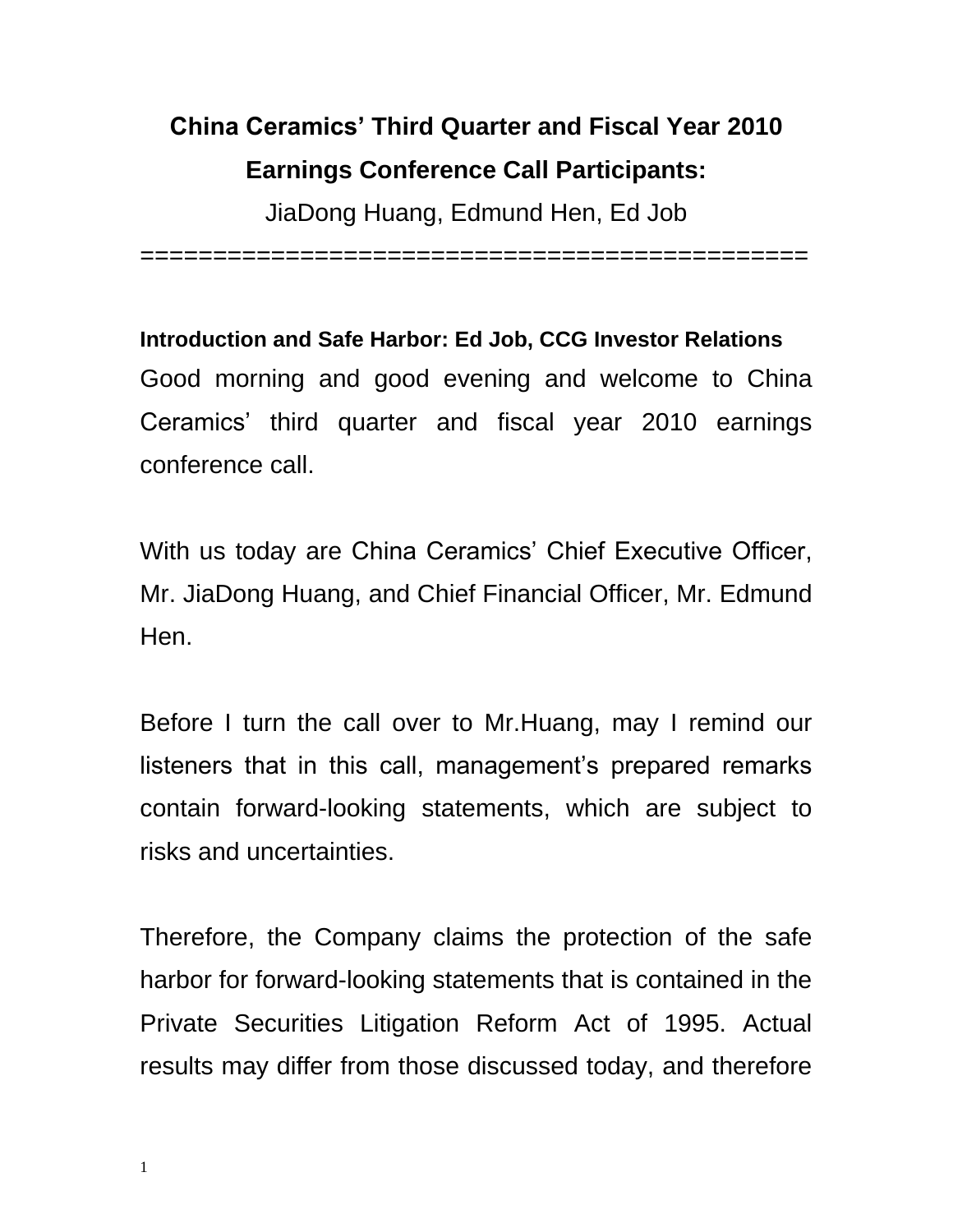we refer you to a more detailed discussion of the risks and uncertainties in the Company's filings with the Securities & Exchange Commission.

In addition, any projections as to the Company's future performance represent management's estimates as of today, November 8, 2010. Unless otherwise required by law, China Ceramics assumes no obligation to update these projections in the future as market conditions change.

The company has determined not to have a Q&A session at the end of this call.

And now it's my pleasure to turn the call over to China Ceramics' CEO, Mr. JiaDong Huang, and CFO Mr. Edmund Hen, who will be translating for Mr. Huang.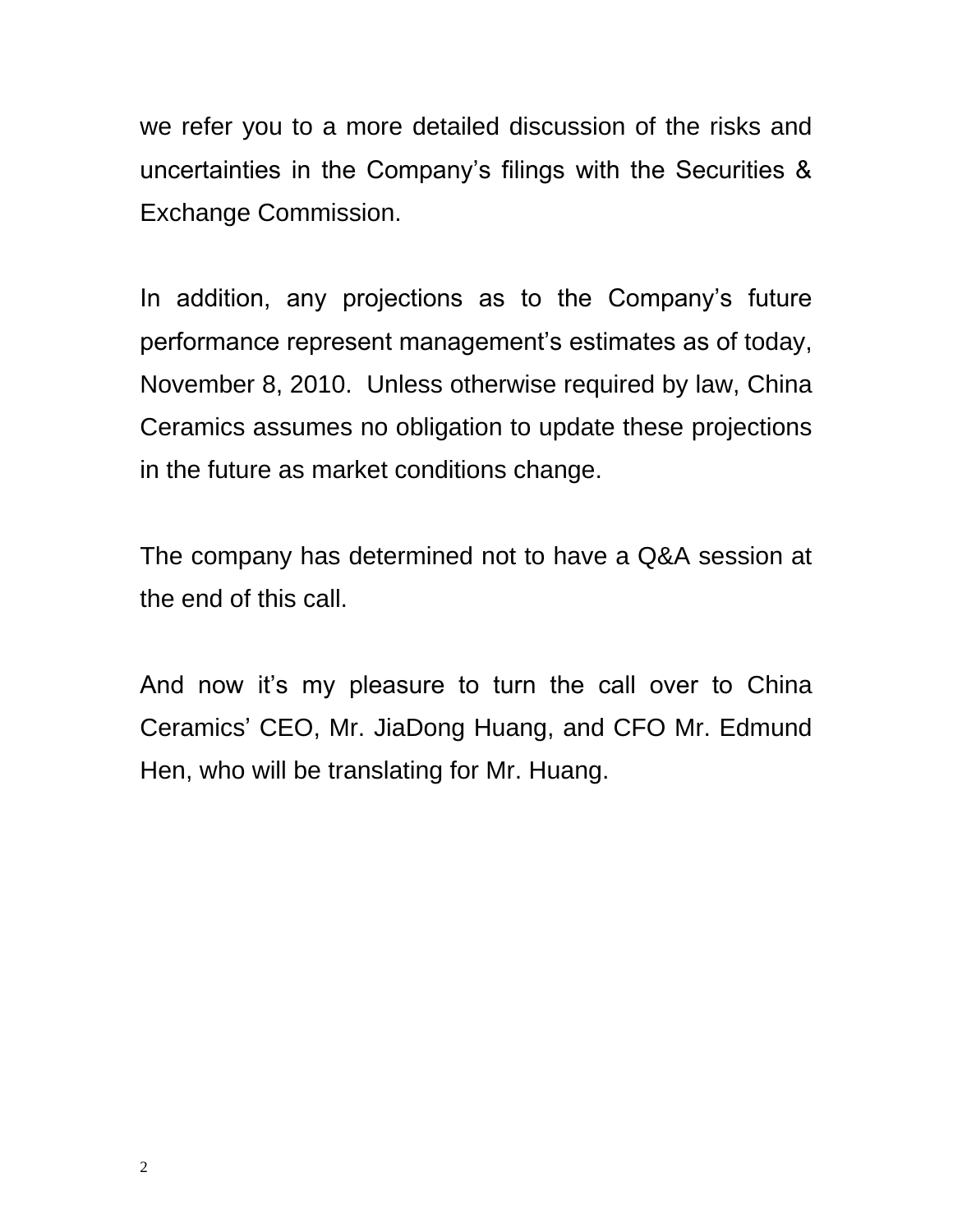## **Opening Remarks: Mr. Huang, CEO of China Ceramics**

谢谢 Ed(艾德)。

感谢各位参加中国陶瓷 2010 年三季度的季报会议。

Thank you, Ed.

Welcome to everyone joining our third quarter 2010 earnings conference call.

第三季度的财务业绩很好地反映了我们扩张战略的稳步推行, 这让我们非常满意。另外不得不提的是,我们在 2010 年度亚 洲最具影响力的 500 强品牌中榜上有名。而且,我们也成功 地转板至纳斯达克资本市场交易。

We are delighted with the progress we have made in the execution of our strategy. In addition to reporting solid financial results for the quarter we are also very proud to have been included in \_\_\_\_\_\_\_\_\_\_\_\_\_\_\_\_'s Asia's 500 Most Influential Brands of the Year 2010, and to have successfully listed our shares on the NASDAQ Capital Market.

三季度的财务亮点包括:

收入同比增长 24.7%, 达到 2.941 亿人民币

3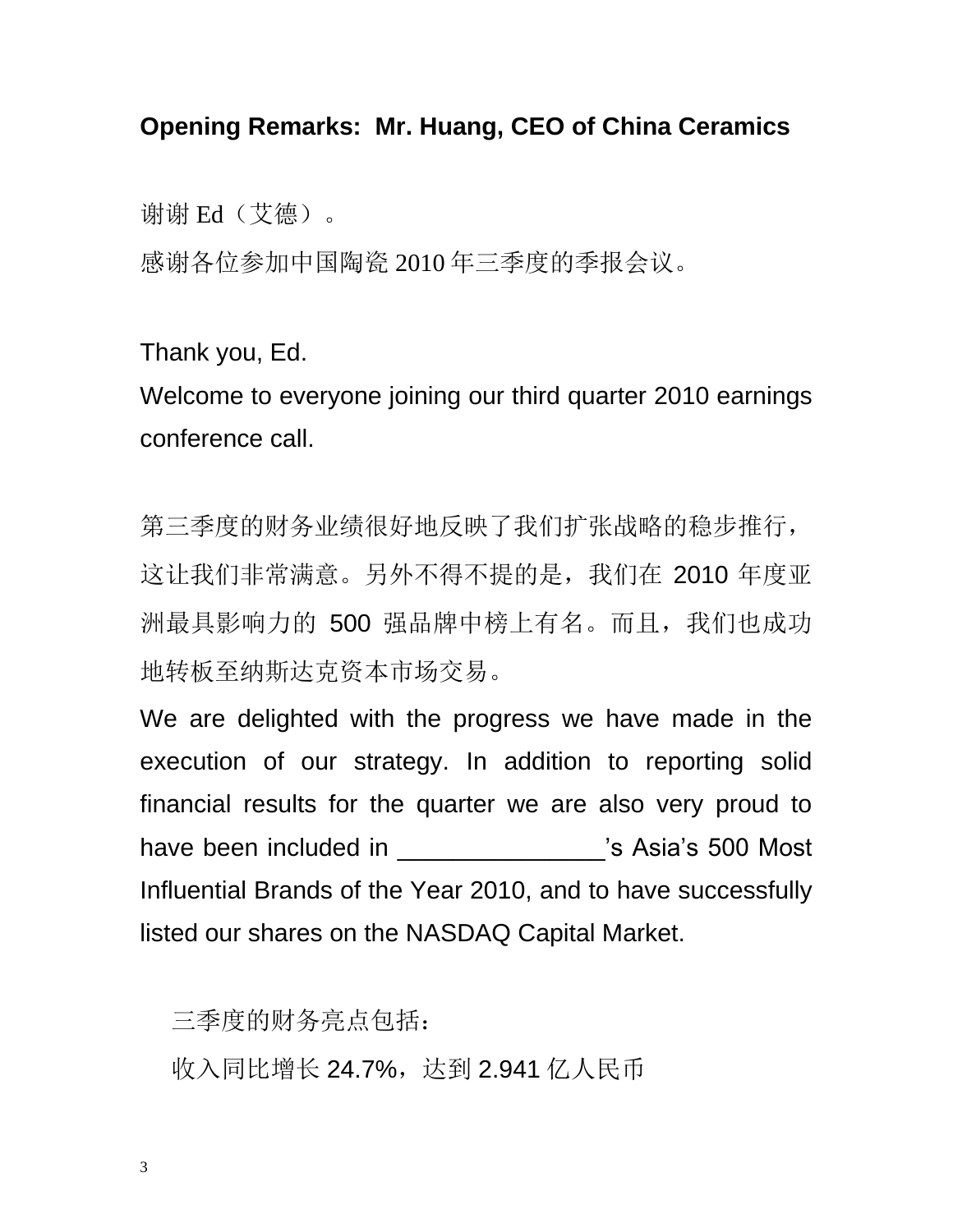毛利同比增长 24.2%, 达到 9340 万人民币

毛利率达到 31.7%

净利润同比增长 20%,达到 6330 万人民币

稀释后的每股收益达到 5.69 元人民币,折合 84 美分

Financial highlights for the third quarter include:

- o Revenue grew 24.7% year-over-year to RMB 294.1 million
- o Gross profit grew 24.2% year-over-year to RMB 93.4 million
- o Gross profit margin was 31.7%
- o Net profit grew 20.% year-over-year to RMB 63.3 million
- o Earnings per share were RMB 5.69 or US\$ 84 cents per fully diluted share

很显然,我们成功转板纳斯达克是公司发展的重要里程碑,我 们希望借此受到资本市场的更多关注,以支持我们未来的持续 增长。

众所周知,中国经济保持着健康的增长态势,三季度的 GDP 增速达到了 9.6%。较受关注的房地产泡沫问题也被大多数中 国的分析师认为是可控的,因为中国大部分地区的房产价格还 较为合理。另外,城市化进程势头不减,特别是二三线城市,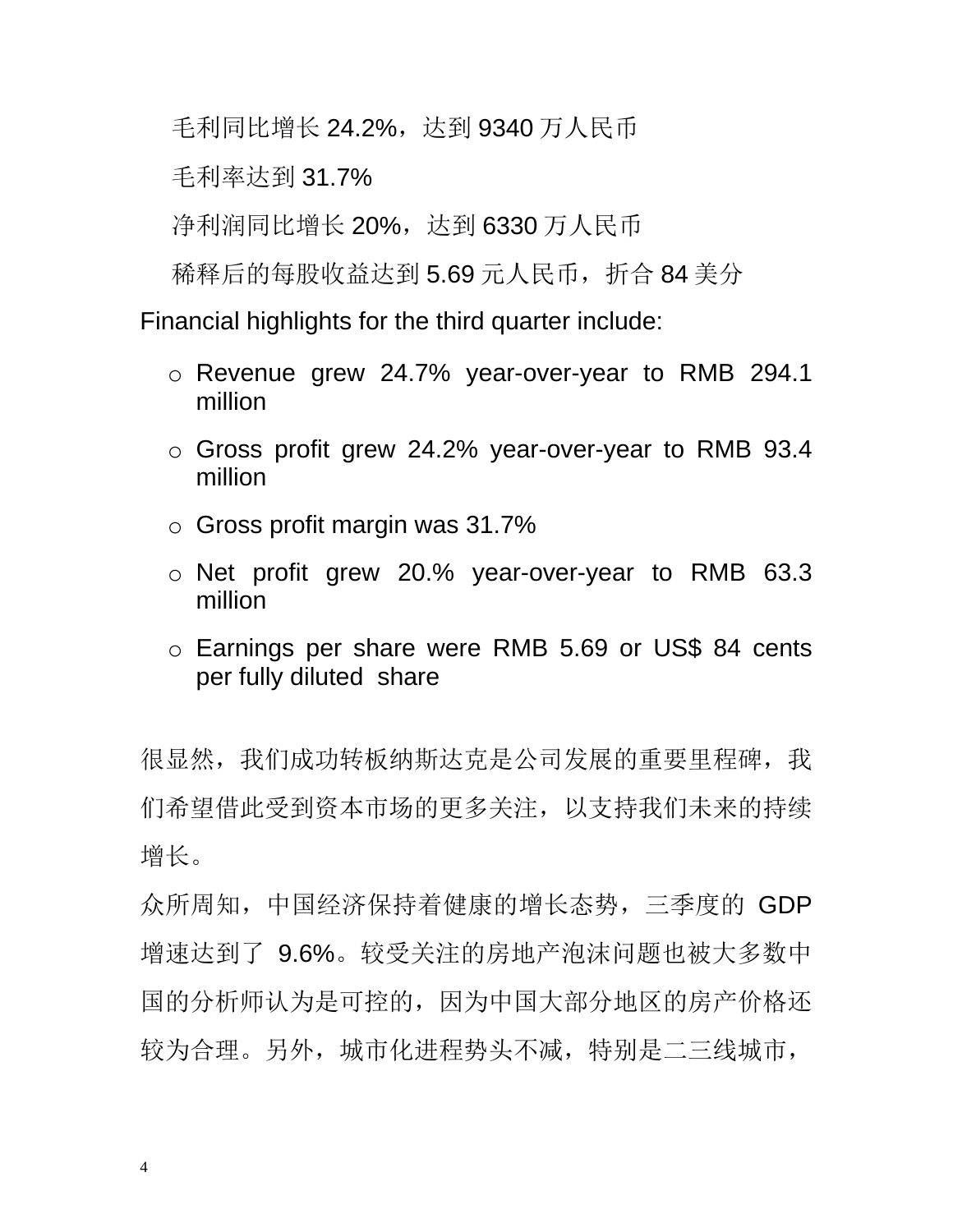这样也对房地产市场带来了不断的需求。所以说,我们将继续 经历市场对于瓷砖产品的大量需求。

即将进入 2011 年, 我们对于业务的展望保持着坚实的信心。 我们希望继续贯彻注重产品研发,积极扩张市场的政策,并逐 步扩大产能,以满足市场对我们产品不断增长的需求。

Clearly, our listing on NASDAQ is an important milestone in our development, and we hope it will increase our visibility and improve our access to the capital markets to support our growth in the quarters ahead.

As many of you know, the economy in China is healthy, with GDP growth for the third quarter coming in at 9.6%. The much-publicized real estate bubble is considered to be a manageable problem by most analysts within China as the majority of China's housing stock is modestly priced and the demand for it by the increasingly urbanized population is robust, especially in second and third tier cities. As a result, we continue to experience strong demand for our ceramic tiles.As we move into 2011, the outlook for our business remains positive. And we expect to continue to execute on our strategy to continuously invest in research and development, expand our distribution network, and gradually

5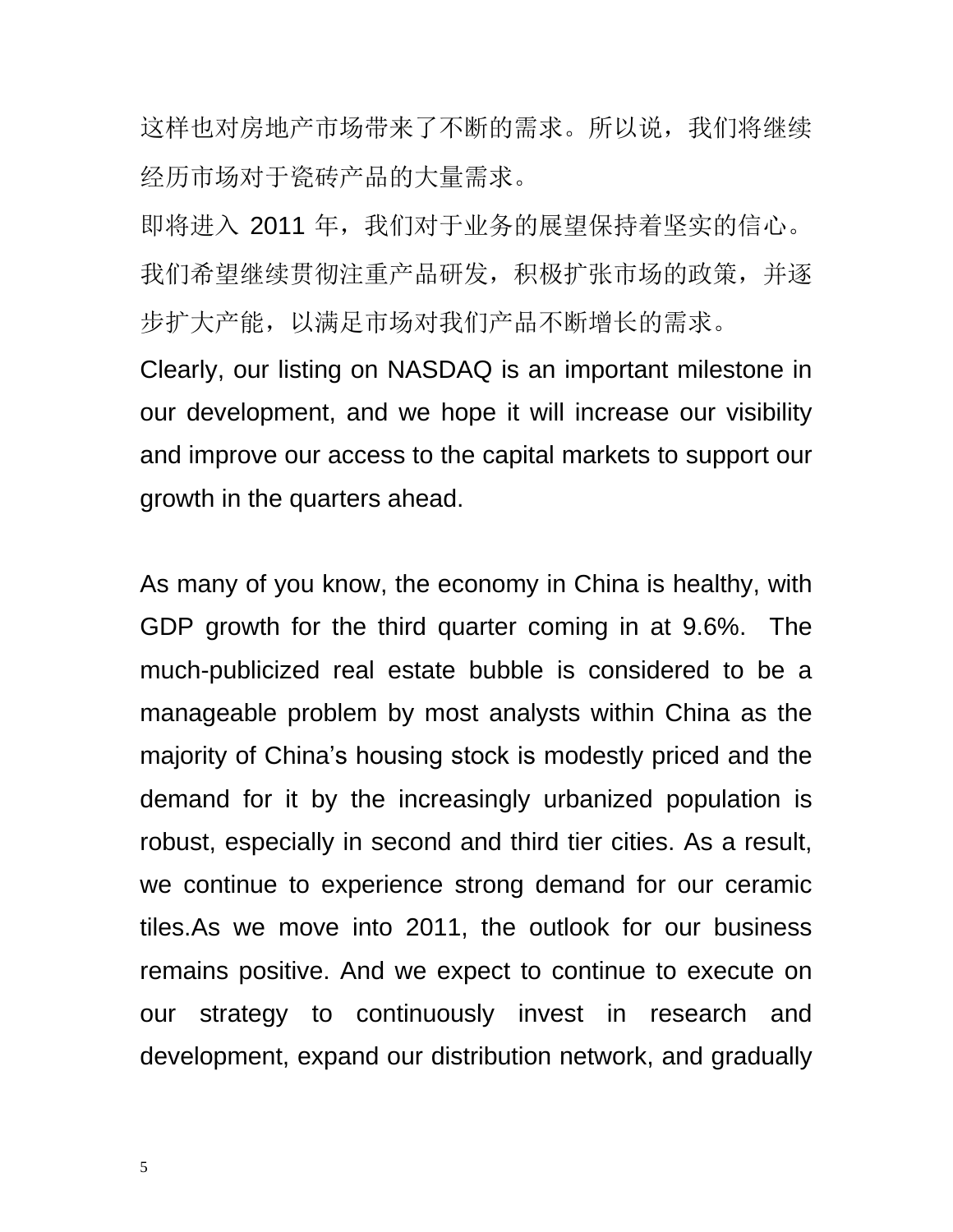increase our manufacturing capacity to meet the growing demand for our products.

Now that I have completed translating Mr. Huang's comments, I would like to spend a few minutes discussing China Ceramics' business performance in more detail.

## **[Overview of Q3 results: Edmund Hen, Chief Financial Officer]**

**Our net revenue** for the third quarter was up 24.7% to RMB 294.1 million (US\$ 43.3 million) compared to the third quarter 2009. The year-over-year increase in revenue was primarily driven by a 21.3% increase in volume, to 11.4 million square meters, in the third quarter of 2010 compared with the same period in 2009.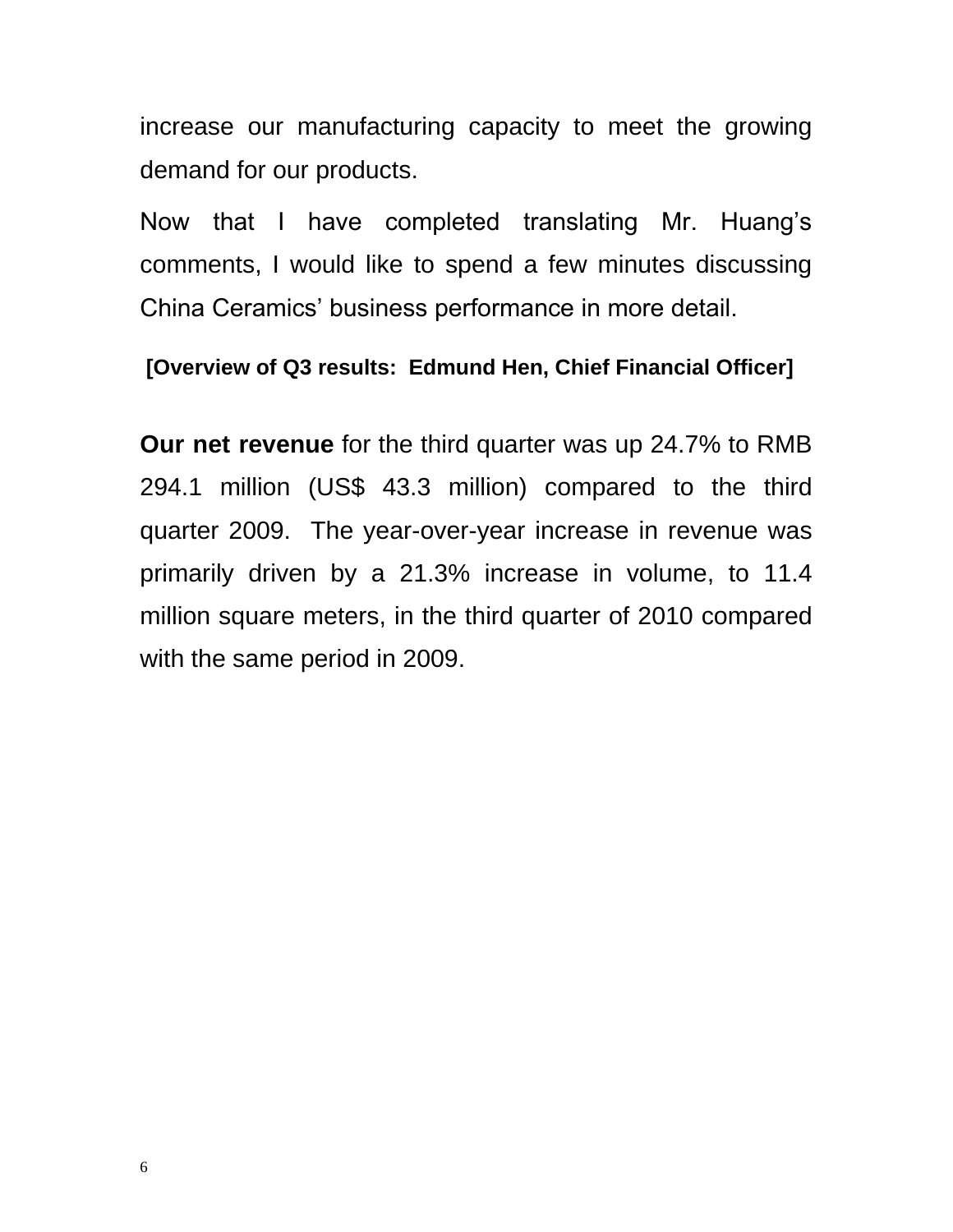**Our gross profit** was RMB 93.4 million (US\$ 13.8 million), up 24.2% from the third quarter 2009. Gross margin was 31.7% compared to 31.9% in the same period last year. The year-over-year increase in gross profit was mostly driven by strong growth in sales volume.

**Selling expenses** were RMB 1.7 million (US\$ 0.2 million), or 0.6% of sales.

**Administrative expenses** were RMB 7.3 million (US\$ 1.1 million), up 21.7% from RMB 2.6 million in the third quarter of 2009. The year-over-year increase in administrative expenses resulted mainly from expenses incurred at the new Hengdali plant as well as expenses related to China Ceramics' status as a public company.

**Profit from operations** for the third quarter 2010 was RMB 87.0 million (US\$ 12.8 million), up 22.7% from RMB 62.0 million in the first quarter of 2010. The year-over-year increase in profit from operations was the result of higher revenue, partially offset by higher operating costs.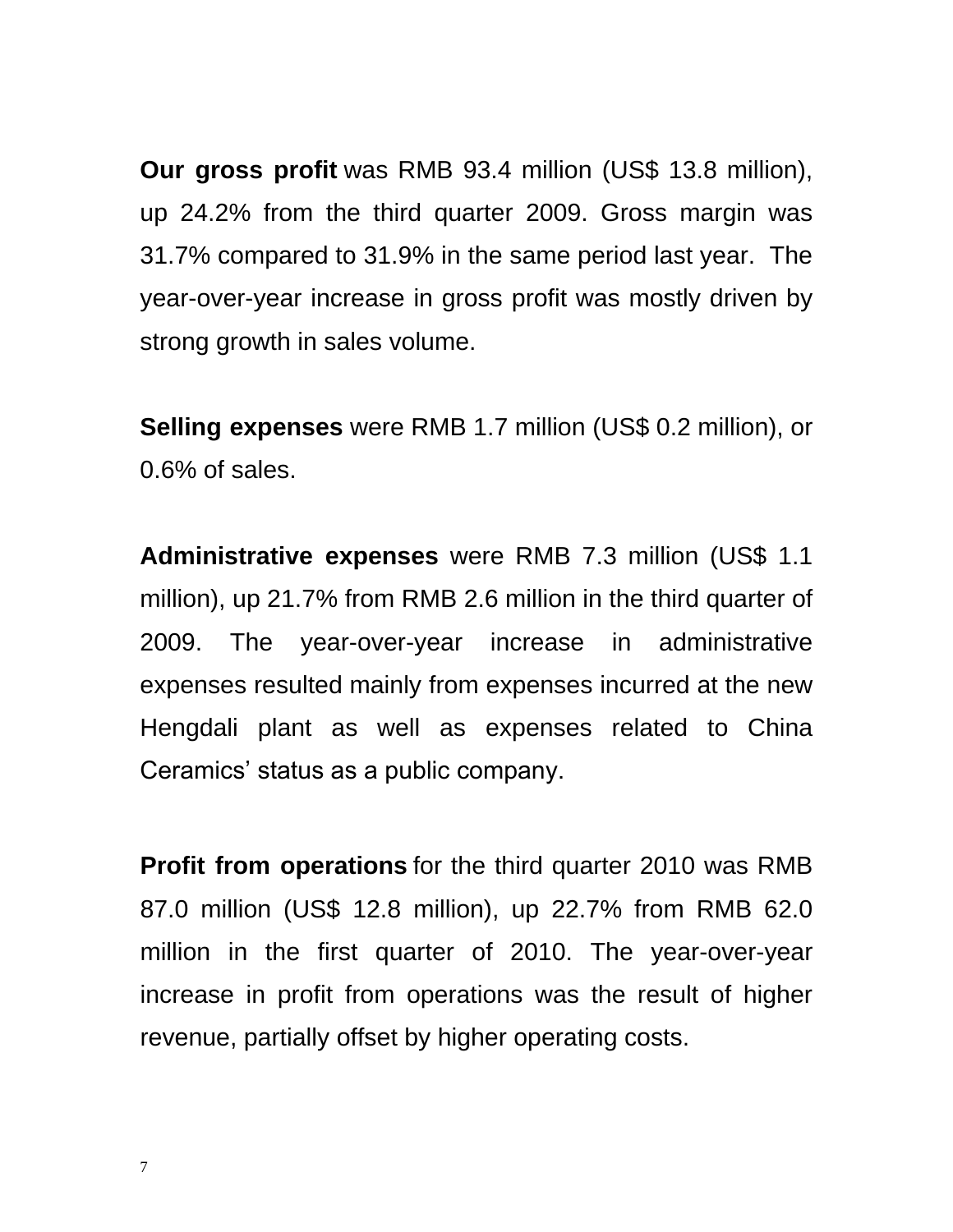**Our net profit** for the third quarter 2010 was RMB 63.3 million (US\$ 9.3 million), up 20.0% from the comparable period in 2009. The year-over-year increase in net profit was mainly driven by strong growth in revenue.

**Earnings per fully diluted share in the quarter** were RMB 5.69, equivalent to 84 cents.

Turning to our balance sheet, we had cash of RMB 41.5 million or US\$6.2 million as of June 30, 2010, down from US\$ 10.0 million last quarter.

As of the balance sheet date we had inventory turnover of 66 days compared with 70 days last quarter.

Our trade receivables turnover was 109 days in Q3 unchanged from Q1. Our trade receivables include a 17% value-added-tax but our reported revenue is net of VAT. Trade receivables turnover excluding VAT amounts was 93 days in Q3.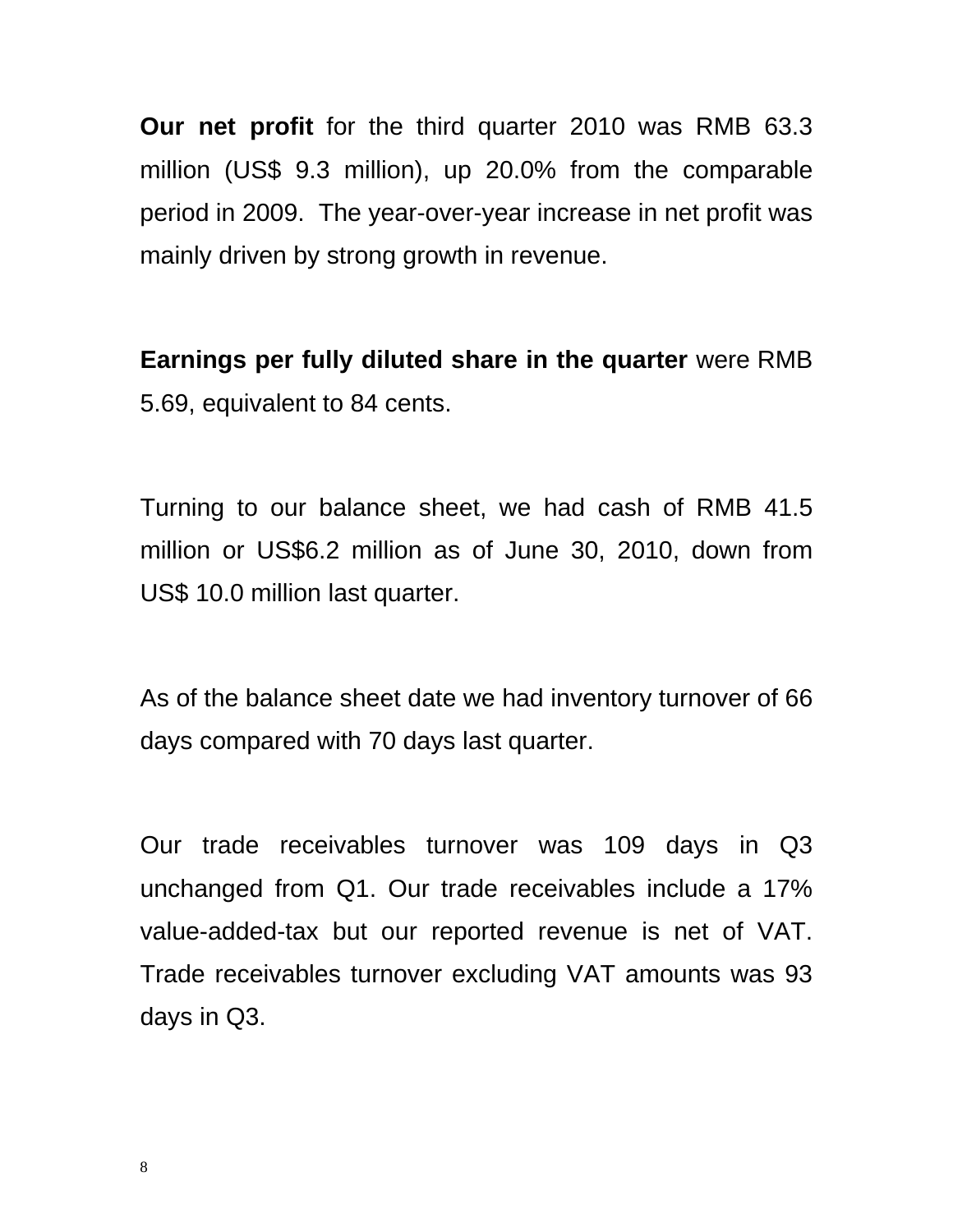Trade payables turnover was 71 days in Q3 compared with 77 days in Q1 due to a shorter payment cycle for our suppliers.

Bank borrowings increased to RMB 99.7 million or US\$ 14.9 million in Q3 compared to RMB 104.7 million or US\$15.4 million in Q2.

Total capital expenditure incurred in the quarter was approximately RMB 88.6 million or US\$ 13.2 million of which RMB 41.2 million or US\$ 6.1 million was spent at the Hengda facility and RMB 47.4 million or US\$ 7.1 million at phase II of the Hengdali facility.

Total capital expenditures 2010 are expected to be approximately RMB 253.4 million, or US\$41.6 million, of which US\$ 28.8 million has been spent year to date.

We expect to have total capacity of approximately 56.2 million square meters by the end of 2010 and total capital expenditure of approximately US\$ 41.6 million in 2010 of which US\$ 28.8 million has been spent year to date.

## **Moving on to outlook:**